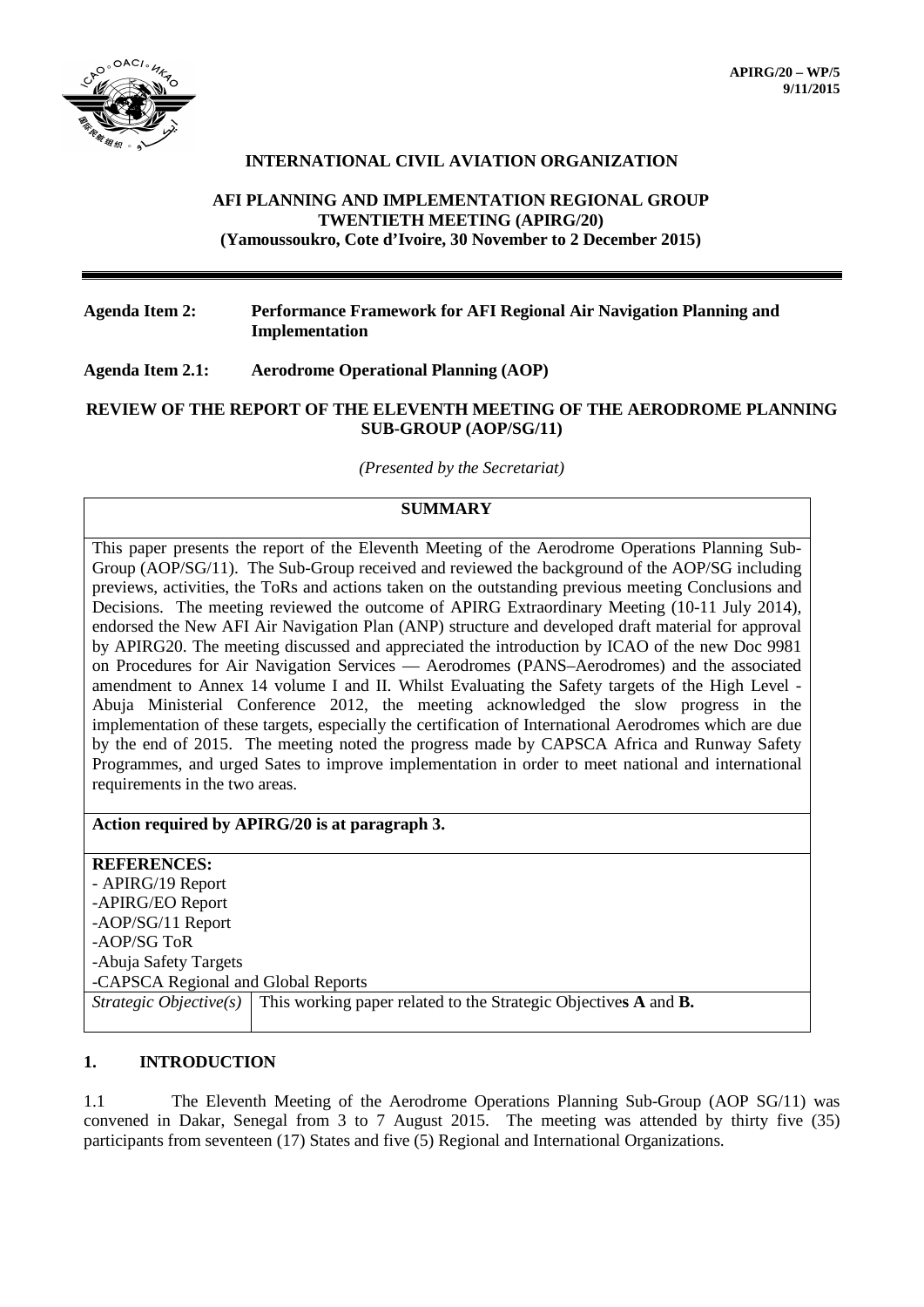# **2. DISCUSSION**

2.1 The following issues were given particular attention by the Aerodrome Operations Planning Sub-Group (AOP/SG).

# **2.2 AOP/SG background**

2.2.1 Under this Agenda Item, the meeting reviewed the background of the Aerodrome Operations Planning Sub-Group (AOP/SG). The terms of reference of the Sub-Group were recalled as well as the working programme. After discussion, the meeting noted that the information in this working paper should be used by the meeting in its methodology for the identification of AOP related projects.

## **2.3 Status of Implementation of the Sub-Group Work Plan Programme as assigned by APIRG**

2.3.1 Under this agenda item, the meeting reviewed the outstanding APIRG Conclusions and Decisions that are still in force and related to the AOP field. The APIRG/18 acknowledged that the number of Conclusions and Decisions had become cumbersome to manage effectively and required a strategy to be developed for their streamlining. In this regard, the Meeting agreed that the Sub-Groups should review all APIRG Conclusions and Decisions since APIRG/13 meeting. The APIRG/19 noted that the Sub-Groups had completed the review and update of the Conclusions and Decisions from previous APIRG meetings. Conclusions and Decisions that were still valid were consolidated or reformulated.

2.3.2 The meeting recalled that, although the Conclusions and Decisions were analyzed and consolidated, there are still others that are partially or not implemented. These conclusions and decisions are related but not limited to:

- $\checkmark$  Aerodrome emergency plans;
- $\checkmark$  Aerodrome Certification;
- $\checkmark$  Training of Rescue and Fire Fighting Services (RFFS) personnel;
- $\checkmark$  Implementation of SSP and SMS; and
- $\checkmark$  Aerodrome Inspector Training Requests to AFI Plan; etc.
- 2.3.3 The meeting referred some of the outstanding matters to the identification of projects.

## **2.4 Review of the AFI New Air Navigation Plan Structure and Development of Draft Material for endorsement by APIRG**

2.4.1 The Sub-group reviewed the new Air Navigation Plan structure and developed relevant draft material for endorsement by the APIRG to be discussed **under Agenda item 3** of this meeting.

# **2.5 Identification and development of Projects based on Aviation System Block Upgrades Modules (B0) and Regional Performance Objectives**

2.5.1 The Sub-Group reviewed the work implicated in the ASBU Block 0 Modules and Regional Performance Objectives adopted by APIRG at its Nineteenth meeting in 2013, as well as its remaining tasks, and agreed on a list of Projects related to the mandate of the AAO/SG and IIM/SG to be discussed **under Agenda item 4 of this meeting.**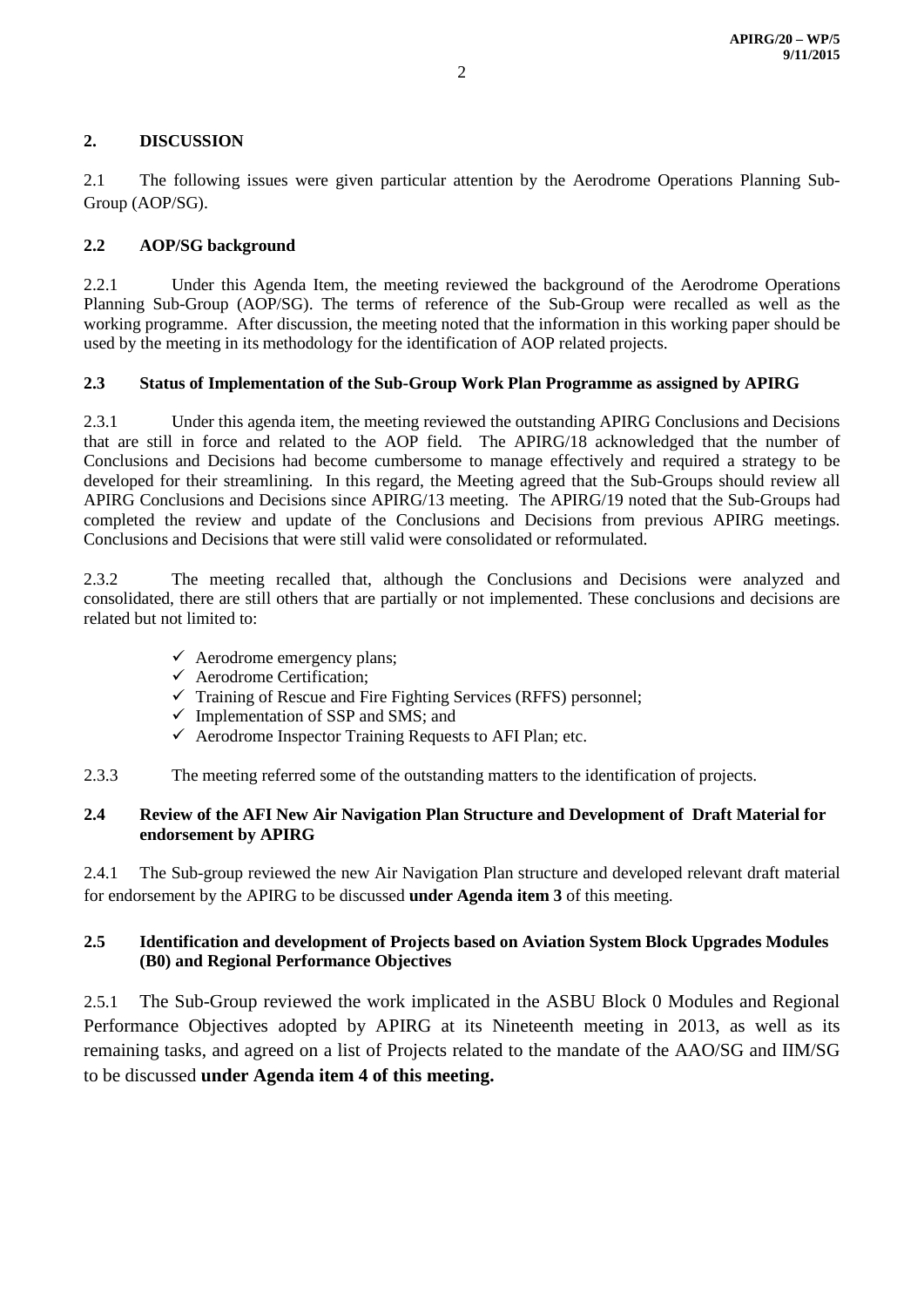# **2.6 Evaluation of the Safety targets of the High level - Abuja Ministerial Conference, 2012**

2.6.1 Under this agenda item, the meeting evaluated the implementation of the Safety targets of the High level - Abuja Ministerial Conference of 2012 in the aerodromes field. During this Conference, specific and measurable aviation safety targets were established in order to enhance safety standards and implement all safety initiatives in the region. Although most of these objectives have a link with the field of aerodromes operations, only the ones considered to have direct impact on the aerodromes field were discussed.

2.6.2 The meeting raised great concern about the certification of aerodromes where only 22.55% of international aerodromes are certified in the AFI Region. Moreover certification of some airports did not follow the appropriate national and international procedures.

2.6.3 The meeting invited States to take appropriate action in the aerodromes field for the attainment of the Abuja Safety targets, especially the certification of international aerodromes required by the end of 2015 and pointed out the urgency of formulation of projects related to these subjects. The Sub-Group meeting then formulated the following Draft Conclusion:

## **DRAFT CONCLUSION 20/XX: CERTIFICATION OF INTERNATIONAL AERODROMES**

**That:** 

- **a) States are urged to comply with ICAO SARP on certification of aerodromes, which came in force since November 2003 and determine under which status the international airports will operate pass the target date of 31 December 2015 set by the High level - Abuja Ministerial Conference, 2012; and**
- **b) In line with the provisions of RASG-AFI ToR with regards to the coordination between the RASG-AFI and APIRG, Certification of Aerodromes should be included in the projects subsidiary bodies of APIRG.**

### **2.7 Procedures for Air Navigation Services - Aerodromes (PANS – Aerodromes, Doc 9981) and Amendments of Annex 14, Volumes I and II**

2.7.1 The meeting discussed under this agenda item the PANS–Aerodromes (Doc 9981) and the amendments and proposals for the amendment of PANS–Aerodromes and Annex 14, Volumes I and II.

2.7.2 The document was approved on 20 October 2014 by the President of the Council on behalf of the Council in accordance with established procedure. This first edition of PANS–Aerodromes addresses priority areas revealed by the ICAO Universal Safety Oversight Audit Programme (USOAP) audits in the areas of aerodrome certification, conduct of safety assessments and compatibility studies. The provisions therein specify, in greater detail than the Standards and Recommended Practices (SARPs) in Annex 14 - Volume I - Aerodrome Design and Operations, operational procedures to be applied by both aerodrome regulators and operators in those priority areas to ensure aerodrome operational safety and to improve overall system capacity and efficiency in a globally harmonized manner.

2.7.3 The meeting recalled the outstanding proposals for the amendment of PANS–Aerodromes and Annex 14, Volumes I and II:

- $\checkmark$  AN 4/1.1.54-14/97 of 19 December 2014: Proposals for the amendment of Annex 14, Volumes I and II and Annex 15;
- AN  $4/1.1.55-15/30$  of 29 May 2015: Proposals for the amendment of Annexes 3; 6, Parts I and II; 8; 14, Volume I; 15; PANS-Aerodromes; and PANS-ATM relating to the use of an enhanced global reporting format for assessing and reporting runway surface conditions;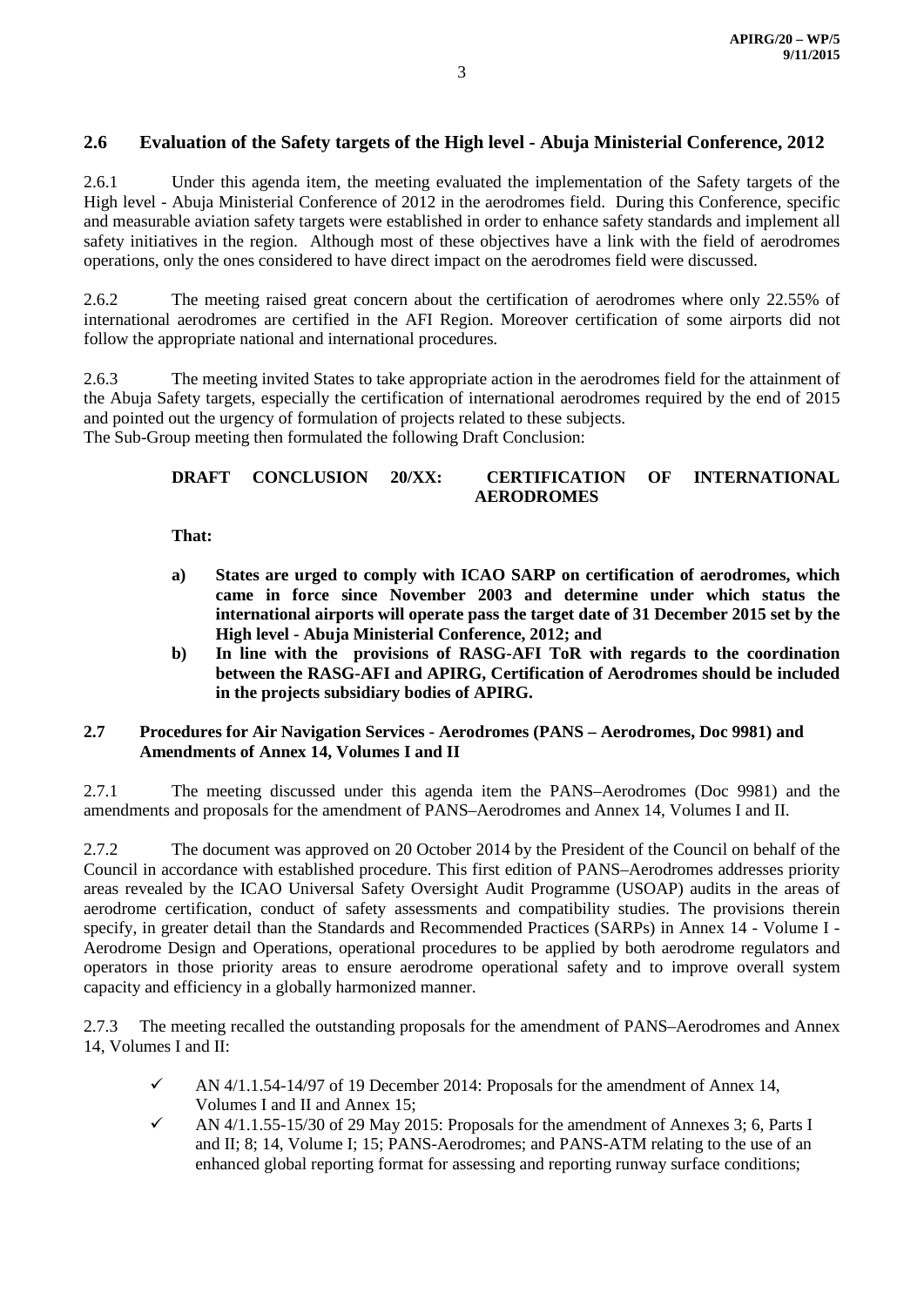- AN  $4/1.1.56-15/51$  of 10 July 2015: Proposals for the amendment to Annex 14, Volume I and the PANS-ATM (Doc 4444) relating to the runway incursion warning system (ARIWS);
- AN 4/1.1.57-15/53 of 15 July 2015: Proposals for the amendment to Annex 14, Volume I relating to visual aids for navigation and aerodrome design (Objects on runway and taxiway strips, Slopes on taxiway strips, Runway-holding position marking, Visual approach slope indicator systems, Information sign, …).

2.7.4 The meeting drew the attention of the States on actions to undertake, particularly the incorporation of these amendments to their regulatory framework, the notification and publication of differences and responses to the State letters for the proposals for the amendments. The meeting the formulated the following Draft Conclusion:

## **DRAFT CONCLUSION 20/XX: IMPLEMENTATION OF PANS-AERODROMES PROVISIONS AND SUBSEQUENT AMENDMENTS**

**That:**

- **a) States are urged to ensure that, where differences were not filed, procedures of PANS-Aerodromes - Doc 9981 - are developed and implemented accordingly; and**
- **b) Amendments relating to the runway incursion warning system (ARIWS), visual aids for navigation and aerodrome design (Objects on runway and taxiway strips, Slopes on taxiway strips, Runway-holding position marking, Visual approach slope indicator systems, Information sign, …) are incorporated in the National Regulations, procedures and guidance material as appropriate.**

## **2.8.1 CAPSCA Programme**

2.8.1 Under this agenda item, the meeting recalled the existence of the ICAO Collaborative Arrangement for the Prevention and Management of Public Health Events in Civil Aviation (CAPSCA) and its activities. The meeting was provided with relevant information on the Ebola virus disease outbreak in Africa and its impact on air transport.

2.8.2 The meeting further recalled that ICAO, learning from the previous public health events, developed and included specific Standards and Recommended Practices (SARPs) in Annexes 6, 9, 11, 14 and 18 to the Chicago Convention, as well as guidelines for States, airports, air traffic services and airlines for reducing the risk of the spread of communicable diseases through air travel.

2.8.3 The protection of the health of passengers and crews on international flights was recognized by the Thirty-fifth Session of the ICAO Assembly in 2004 (Resolution A35-12) as an "integral element of safe air travel" and the Universal Safety Oversight Audit Programme (USOAP) includes audit Protocol Questions (PQs) on the PHE related SARPs since November 2014.

2.8.4 The meeting concluded that States need to prepare for widespread of communicable diseases and this preparedness in the aviation sector requires communication and collaboration between the aviation and public health sectors. The sub-Group meeting then formulated the following Draft Conclusion: